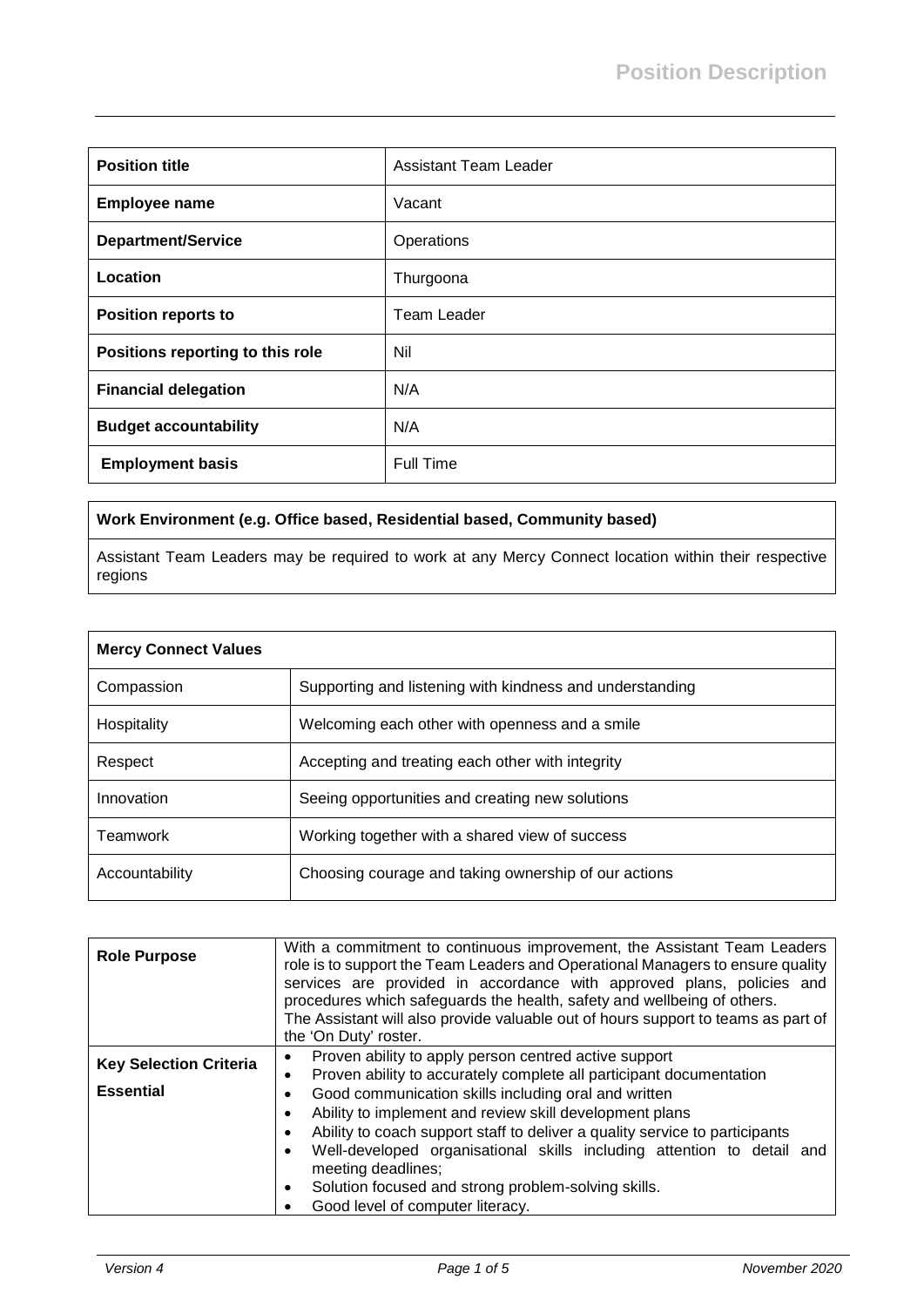|                                                          | High level of integrity and ability to maintain confidentiality.                                           |
|----------------------------------------------------------|------------------------------------------------------------------------------------------------------------|
|                                                          | Adaptability to meet organizational needs.<br>$\bullet$                                                    |
|                                                          | Ability to meet and apply quality and risk management standards<br>٠                                       |
|                                                          |                                                                                                            |
| <b>Experience and</b><br>qualifications                  | Certificate IV in Disability or related discipline (or willingness to complete)<br>$\bullet$               |
| Other requirements of                                    | National Police checks.<br>$\bullet$                                                                       |
|                                                          | Working with Children's Check (WWCC)<br>$\bullet$                                                          |
| the role (e.g. licenses,<br>professional<br>memberships, | Current, valid driver's licence and a willingness to drive Mercy Connect<br>$\bullet$<br>vehicles.         |
| registrations)                                           | <b>Emergency On-Call</b><br>$\bullet$                                                                      |
|                                                          | Work across a 24-7 rotating roster, including mornings, evenings, weekends<br>$\bullet$<br>and sleepovers. |
|                                                          | <b>Current First Aid certificate</b>                                                                       |
|                                                          | Some work outside normal rostered hours may be required.                                                   |
|                                                          | Permanent resident of Australia                                                                            |
|                                                          |                                                                                                            |
|                                                          | Please note it is the responsibility of all staff to notify the organisation if there                      |
|                                                          | are any changes to Police check, WWCC and/or driver's licence status.                                      |

## **Role Priorities**

| <b>Role Priority 1:</b>                                                                                                                                                                                                    | Safeguard the health, safety and wellbeing of Participants through the<br>implementation of policies and procedures that reflect their support needs in<br>accordance with the NDIS Practice Standards. |                                                                                                                                                                                                                                                                                                                                                                                                                                                                                                                                                                                                                                                                                                                                       |  |  |
|----------------------------------------------------------------------------------------------------------------------------------------------------------------------------------------------------------------------------|---------------------------------------------------------------------------------------------------------------------------------------------------------------------------------------------------------|---------------------------------------------------------------------------------------------------------------------------------------------------------------------------------------------------------------------------------------------------------------------------------------------------------------------------------------------------------------------------------------------------------------------------------------------------------------------------------------------------------------------------------------------------------------------------------------------------------------------------------------------------------------------------------------------------------------------------------------|--|--|
| <b>Behavioural Guidelines</b>                                                                                                                                                                                              |                                                                                                                                                                                                         | Evidence (KPI)                                                                                                                                                                                                                                                                                                                                                                                                                                                                                                                                                                                                                                                                                                                        |  |  |
| Support team members to implement tailored<br>health advice provided by relevant professionals.<br>Support and coach team members to ensure they<br>understand and implement polices pertaining to<br>health requirements. |                                                                                                                                                                                                         | Meal plans are followed and implemented to meet<br>$\bullet$<br>participant health and nutrition needs.<br>Nutrition and Swallowing Plans are monitored and<br>$\bullet$<br>strictly adhered to.<br>Participants attend all health appointments within<br>$\bullet$<br>agreed timeframes.<br>Health concerns are escalated immediately to<br>$\bullet$<br>Team Leaders and or Managers.<br>All team members receive support, guidance and<br>$\bullet$<br>coaching for implementing in all plans.<br>Health notes are clear and concise and identify the<br>$\bullet$<br>key issues.<br>Health documentation is complete and actions<br>$\bullet$<br>followed through.<br>Contribute to the completion of audit and NDIS<br>$\bullet$ |  |  |
|                                                                                                                                                                                                                            |                                                                                                                                                                                                         | requirements.<br>Out of date actions are reported to the Team<br>$\bullet$<br>Leader.<br>Provide input into CHAP process and actions<br>٠                                                                                                                                                                                                                                                                                                                                                                                                                                                                                                                                                                                             |  |  |
| Manage and administer medication in alignment<br>with medication management guidelines.                                                                                                                                    |                                                                                                                                                                                                         | Support all team members to adhere to relevant<br>$\bullet$<br>guidelines.<br>Medication administration is monitored, reviewed<br>$\bullet$<br>and implemented accurately.<br>Medication errors are reported immediately.<br>$\bullet$                                                                                                                                                                                                                                                                                                                                                                                                                                                                                                |  |  |
| Monitor and report on treatment of Participants.                                                                                                                                                                           |                                                                                                                                                                                                         | The rights of participants of Mercy Connect are<br>$\bullet$<br>upheld at all times.<br>All actions of abuse, neglect, violence, exploitation<br>$\bullet$<br>or discrimination are reported immediately.                                                                                                                                                                                                                                                                                                                                                                                                                                                                                                                             |  |  |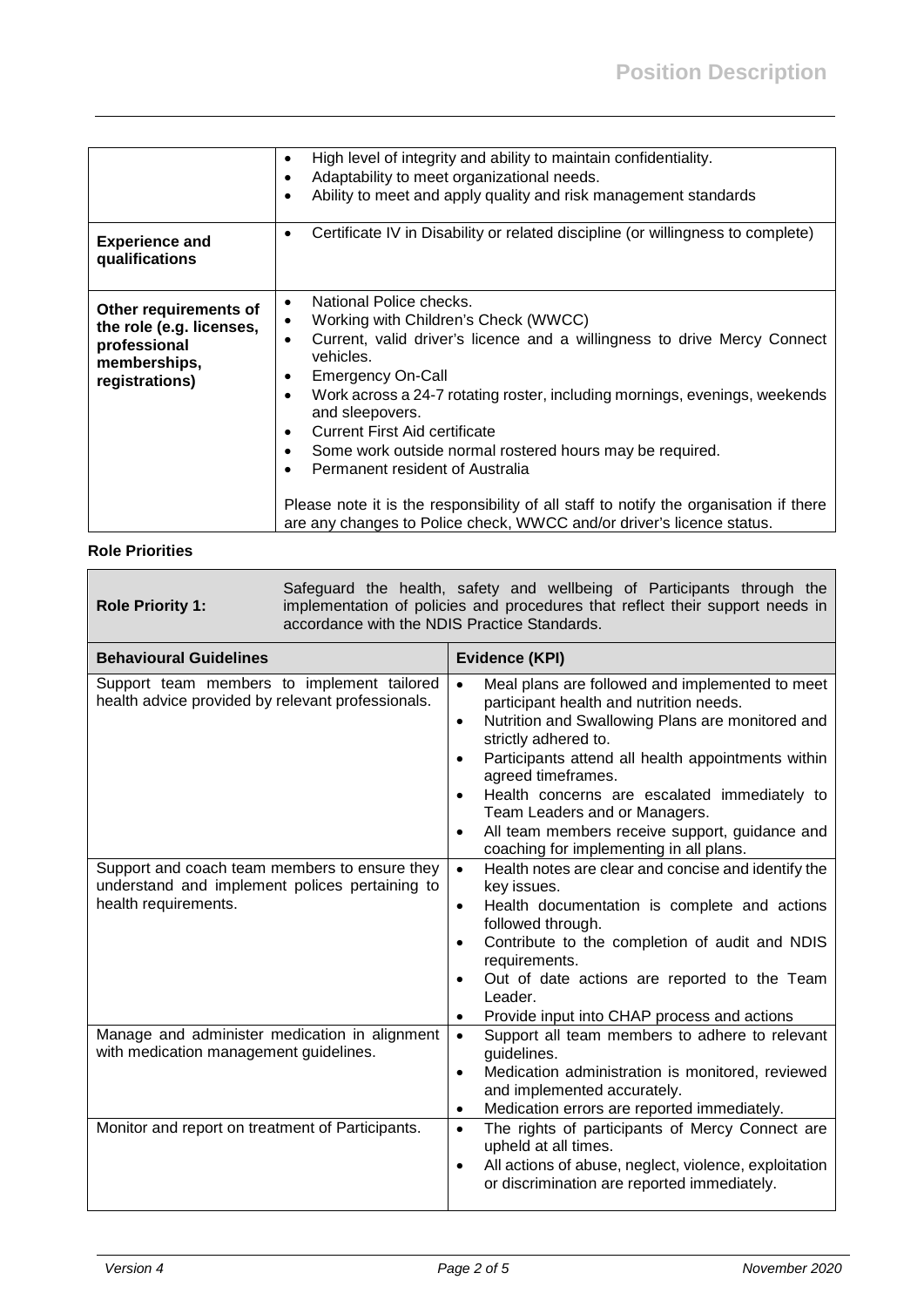| <b>Role Priority 2:</b>                                                                                                                                                                                                                             | Support Participants by maximising their strengths and opportunities to help<br>them lead a connected and meaningful life by implementing Person Centred<br>Active Support. |                                                                                                                                                                                                                                                                                                                                                                                                                                                                                                                                                                                                                                                                                                                                                                                                                                                                        |  |  |
|-----------------------------------------------------------------------------------------------------------------------------------------------------------------------------------------------------------------------------------------------------|-----------------------------------------------------------------------------------------------------------------------------------------------------------------------------|------------------------------------------------------------------------------------------------------------------------------------------------------------------------------------------------------------------------------------------------------------------------------------------------------------------------------------------------------------------------------------------------------------------------------------------------------------------------------------------------------------------------------------------------------------------------------------------------------------------------------------------------------------------------------------------------------------------------------------------------------------------------------------------------------------------------------------------------------------------------|--|--|
| <b>Behavioural Guidelines</b>                                                                                                                                                                                                                       |                                                                                                                                                                             | Evidence (KPI)                                                                                                                                                                                                                                                                                                                                                                                                                                                                                                                                                                                                                                                                                                                                                                                                                                                         |  |  |
| Support Participants to achieve their identified<br>goals by implementing tailored person centred<br>plans.<br>staff<br>Support<br>to<br>communications with both internal and external<br>stakeholders to ensure<br>connected and meaningful life. | maintain<br>appropriate<br>participants<br>live<br>a                                                                                                                        | Documented evidence of plans being followed.<br>$\bullet$<br>Active support practices are applied consistently to<br>$\bullet$<br>all Participants by all team members.<br>Person centred tools are implemented.<br>$\bullet$<br>Participants have regular communications with<br>$\bullet$<br>those that are important to them.<br>Support and coach support staff in how to<br>$\bullet$<br>implement person centred active support.<br>Evidence is provided with regards to daily activities<br>$\bullet$<br>Participants are supported to engage in healthy<br>$\bullet$<br>relationships with those that are important to them<br>Participants are provided with the required level of<br>$\bullet$<br>staff support to achieve their goals<br>Flexibility demonstrated with changing plans that<br>$\bullet$<br>are reprioritised to meet needs of Participants. |  |  |
| Assist Team Leader to document progression of<br>plan fulfilment to support applications for future<br>plan funding requirements.                                                                                                                   |                                                                                                                                                                             | $\bullet$<br>Skill development and communication<br>plans<br>reviewed and completed regularly for<br>each<br>participant.<br>Actions from<br>quarterly<br>audit<br>reviews<br>are<br>$\bullet$<br>implemented.<br>Attend planning meetings as agreed.<br>$\bullet$<br>Ensure participants goals are achieved through                                                                                                                                                                                                                                                                                                                                                                                                                                                                                                                                                   |  |  |
| Identify and discuss opportunities for improvement                                                                                                                                                                                                  |                                                                                                                                                                             | ٠<br>active support and coaching of other support staff<br>Participant survey results.<br>$\bullet$                                                                                                                                                                                                                                                                                                                                                                                                                                                                                                                                                                                                                                                                                                                                                                    |  |  |
| with the Team Leader.                                                                                                                                                                                                                               |                                                                                                                                                                             | Feedback from families and other stakeholders.<br>$\bullet$<br>Improved systems and processes                                                                                                                                                                                                                                                                                                                                                                                                                                                                                                                                                                                                                                                                                                                                                                          |  |  |

**Role Priority 3:** Minimise risk by complying with organisational quality and safeguarding systems, processes and procedures.

| <b>Behavioural Guidelines</b>                                                                                                                                                          | Evidence (KPI)                                                                                                                                                                                                                                                                                                          |
|----------------------------------------------------------------------------------------------------------------------------------------------------------------------------------------|-------------------------------------------------------------------------------------------------------------------------------------------------------------------------------------------------------------------------------------------------------------------------------------------------------------------------|
| Communicate (and support adherence to) work<br>practices, policies and procedures to<br>team<br>members to ensure the health, safety<br>and I<br>wellbeing of Participants and others. | Policies and procedures are adhered to.<br>$\bullet$<br>Team members (including self) complete review of<br>$\bullet$<br>all new and updated policies and procedures.<br>Issues are escalated to Team Leader and/or<br>Manager as required.<br>Reduction in reportable incidents<br>٠<br>Communication with team leader |
| Build trusting relationships where people with<br>disability, their families, advocates or workers feel<br>safe to make a complaint or report issues.                                  | Complaints and/or incidents are reported using the<br>$\bullet$<br>correct process.<br>Resolution of complaints.<br>٠<br>Feedback gained from families / guardians.                                                                                                                                                     |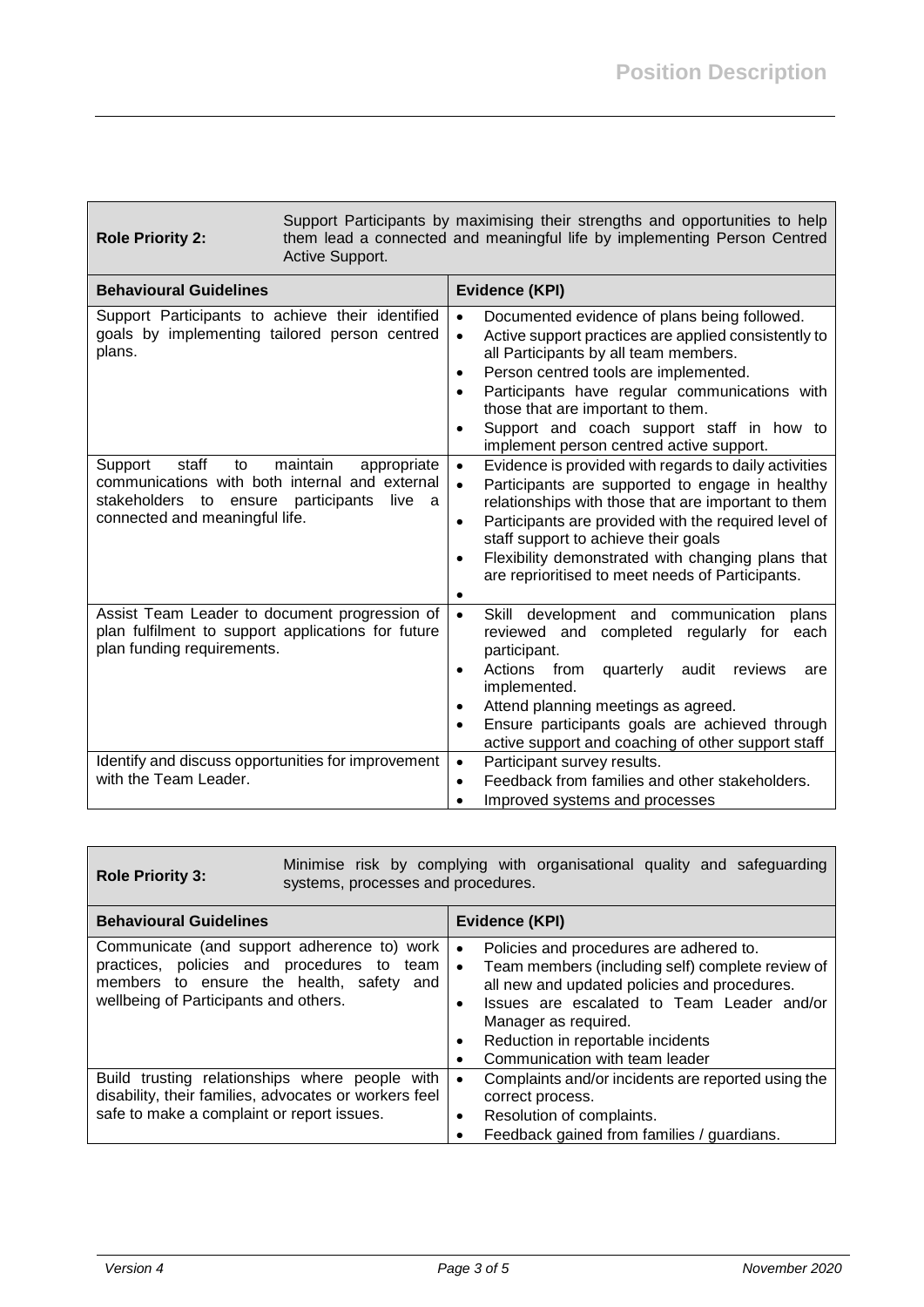| Use the Incident Management Procedure to<br>investigate breaches of workplace policies and<br>procedures.     | Breaches are reported as per<br>policy<br>and<br>$\bullet$<br>procedure.<br>Incident reports are written appropriately and in a<br>٠<br>timely manner<br>Assist and coach support staff in identifying an<br>incident and reporting appropriately and in a timely<br>manner                                |
|---------------------------------------------------------------------------------------------------------------|------------------------------------------------------------------------------------------------------------------------------------------------------------------------------------------------------------------------------------------------------------------------------------------------------------|
| Support Team Leader to continuously monitor the<br>work environment to ensure that it is safe and<br>healthy. | Contribute to the completion of WHS Risk<br>$\bullet$<br>Assessments within the agreed schedule.<br>Contribute to the health, safety and well being of<br>participants and staff<br>Ensure participant Safety Plans are followed.<br>Contribute to and update participant safety plans<br>with team leader |

| <b>Role Priority 4:</b>                                                                                                                                                          | Be accountable for own performance and support others to do the same through<br>effective instruction, coaching and mentoring, creating an empowered and high<br>performing team. |                                                                                                                                                                                                                                                                                                                         |  |
|----------------------------------------------------------------------------------------------------------------------------------------------------------------------------------|-----------------------------------------------------------------------------------------------------------------------------------------------------------------------------------|-------------------------------------------------------------------------------------------------------------------------------------------------------------------------------------------------------------------------------------------------------------------------------------------------------------------------|--|
| <b>Behavioural Guidelines</b>                                                                                                                                                    |                                                                                                                                                                                   | Evidence (KPI)                                                                                                                                                                                                                                                                                                          |  |
| Builds trusted relationships with<br>alignment with our brand and values.<br>Contribute to a trusted team environment where<br>people support each other and feel comfortable to | in<br>others                                                                                                                                                                      | Supervision and performance reviews completed<br>with Team Leader.<br>Actively seeks assistance when needed.<br>٠<br>Attend all required training.<br>Identifies own developmental opportunities.<br>$\bullet$<br>Attend all team meetings.<br>$\bullet$<br>Staff survey results reflect positive feedback<br>$\bullet$ |  |
| share ideas, knowledge and information.                                                                                                                                          |                                                                                                                                                                                   | regarding leadership.<br>Reduction in calls to Emergency On-Call<br>$\bullet$                                                                                                                                                                                                                                           |  |
| Support team member development by coaching/<br>mentoring and encouraging people to seek their<br>own development opportunities.                                                 |                                                                                                                                                                                   | Coach and support new and existing<br>team<br>$\bullet$<br>members<br>Support team leader to on board new support staff                                                                                                                                                                                                 |  |
| Be<br>an active<br>management initiatives to fully understand the<br>impact of change and support the communication<br>of these to all stakeholders                              | participant in<br>any<br>change                                                                                                                                                   | Support Team Leader to ensure communication of<br>$\bullet$<br>all information to support staff.<br>Check rosters for coverage<br>$\bullet$<br>Support team leader by identifying<br>back fill<br>opportunities                                                                                                         |  |

| <b>Role Priority 5:</b>                                                                    | Satisfy the needs of Participants by contributing to the management of property<br>and other assets ensuring they are professionally maintained and safe. |           |                                                                                                                                                                                                                                                                            |
|--------------------------------------------------------------------------------------------|-----------------------------------------------------------------------------------------------------------------------------------------------------------|-----------|----------------------------------------------------------------------------------------------------------------------------------------------------------------------------------------------------------------------------------------------------------------------------|
| <b>Behavioural Guidelines</b>                                                              |                                                                                                                                                           |           | Evidence (KPI)                                                                                                                                                                                                                                                             |
| Clean and maintain homes so Participants have a<br>safe and welcoming environment to live. |                                                                                                                                                           | $\bullet$ | Report any non-compliances with property or<br>vehicles<br>Participants are supported to make their space<br>homely.<br>Properties are kept neat and tidy at all times<br>including garden and outdoor spaces.<br>Ensure cleaning routines and schedules are<br>maintained |
| Ensure Mercy Connect and Participant assets are<br>registered, recorded and maintained.    |                                                                                                                                                           | $\bullet$ | Documentation is completed and recorded<br>Property equipment is serviced including vehicles<br>as required.                                                                                                                                                               |